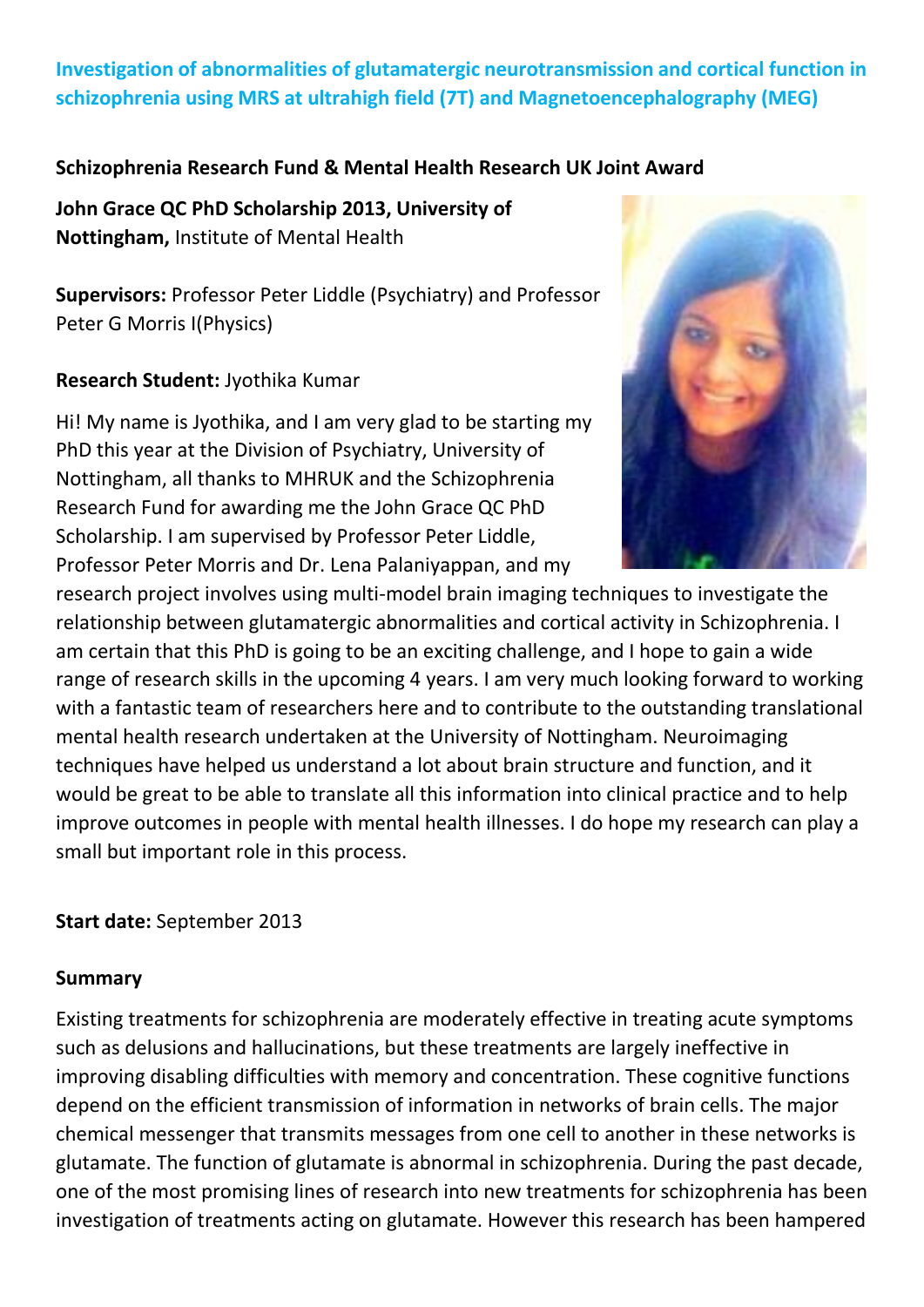because of a serious lack of detailed knowledge about the nature of the abnormality of glutamate. The problem is made difficult because brain imaging techniques using conventional MRI scanners cannot distinguish clearly between glutamate and a closely related brain molecule glutamine. Distinguishing glutamate from glutamine non-invasively in the living human brain requires an ultrahigh field (7T) MRI device. Such devices are only available in a few highly specialised centres world-wide and have not hitherto been used to measure glutamate in schizophrenia. We currently have funding for a comprehensive study of the brain in schizophrenia using the 7T MRI device and other imaging resources in Nottingham. The student will join the team engaged in this study and take responsibility for addressing the specific question regarding the nature of the imbalance of glutamate and its effect on the function of brain networks.

### Article | OPEN | Published: [22 June 2018](https://www.nature.com/articles/s41380-018-0104-7#article-info)

The full text of this article, can be seen at: **https://www.nature.com/articles/s41380-018- 0104-7**

Glutathione and glutamate in schizophrenia: a 7T MRS study

#### **Abstract**

In schizophrenia, abnormal neural metabolite concentrations may arise from cortical damage following neuroinflammatory processes implicated in acute episodes. Inflammation is associated with increased glutamate, whereas the antioxidant glutathione may protect against inflammation-induced oxidative stress. We hypothesized that patients with stable schizophrenia would exhibit a reduction in glutathione, glutamate, and/or glutamine in the cerebral cortex, consistent with a post-inflammatory response, and that this reduction would be most marked in patients with "residual schizophrenia", in whom an early stage with positive psychotic symptoms has progressed to a late stage characterized by long-term negative symptoms and impairments. We recruited 28 patients with stable schizophrenia and 45 healthy participants matched for age, gender, and parental socio-economic status. We measured glutathione, glutamate and glutamine concentrations in the anterior cingulate cortex (ACC), left insula, and visual cortex using 7T proton magnetic resonance spectroscopy (MRS). Glutathione and glutamate were significantly correlated in all three voxels. Glutamine concentrations across the three voxels were significantly correlated with each other. Principal components analysis (PCA) produced three clear components: an ACC glutathione–glutamate component; an insula-visual glutathione–glutamate component; and a glutamine component. Patients with stable schizophrenia had significantly lower scores on the ACC glutathione–glutamate component, an effect almost entirely leveraged by the sub-group of patients with residual schizophrenia. All three metabolite concentration values in the ACC were significantly reduced in this group. These findings are consistent with the hypothesis that excitotoxicity during the acute phase of illness leads to reduced glutathione and glutamate in the residual phase of the illness.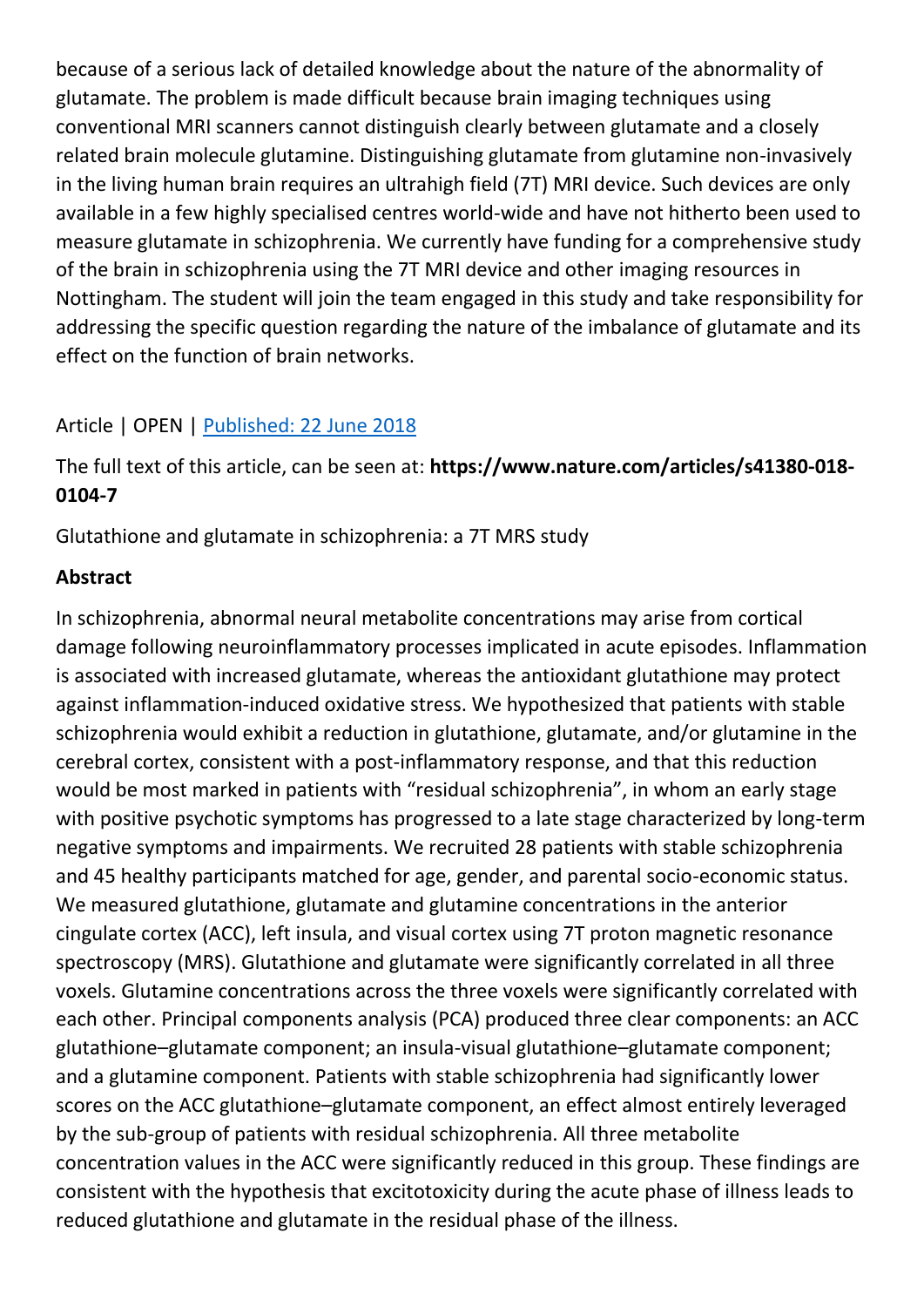I am pleased to tell you that we have been awarded the 2019 Margaret Temple award for research into schizophrenia by the BMA Foundation for Medical Research. It's very exciting, my first ever research grant and first project as a Principal Investigator! We will be recruiting and scanning around 100 patients with schizophrenia with varying clinical symptoms in order to identify which patients will be best suited to a specific type of intervention. More details here: <http://www.bmafoundationmr.org.uk/grant-winners-2019>

It's not a huge amount (£63,950) but its so great that external reviewers and a panel thought that our work and ideas were important and worth pursuing. Also, they only award one of these each year so its amazing to receive it! The BMA will be hosting an awards ceremony in London in November where we (me and co-applicant) will receive the award certificates along with the winners in other categories.. :)

I wanted to share this success with you because the project directly builds on the work that I did during my PhD (the Molecular Psychiatry paper). I'm so grateful for the funding and support I received from MHRUK for my PhD. None of this would have been possible without that! :)

Thanks so much once again!

## **Jyothika's Final Report**

I submitted my thesis titled 'Multimodal Neuroimaging of the Salience Network in Schizophrenia' in September 2017 and graduated with a PhD in Psychiatry from the University of Nottingham in July 2018.

As the title suggests, the main aim of this work was to examine the neurobiological basis of Salience Network dysfunction in patients with schizophrenia using different types of noninvasive brain imaging techniques. One of the main questions I have spent time investigating is whether certain neurochemicals involved in long-range communication (i.e. glutamate) and protection against neuroinflammation (glutathione) are affected in schizophrenia and whether are related to the level of symptoms or dysfunction experienced by patients. This work was published (finally!) this year in a really good journal (Molecular Psychiatry), a really nice graduation present! I am still working on other papers from the work I did during my PhD, and I hope these will be published over the next year. These relate to investigating abnormalities in the function and connectivity of the Salience Network.

Overall, this PhD has been a fantastic learning experience for me. I have realized that I truly enjoy research, and I am very keen on continuing my work in the field of mental health and neuroimaging research. I am currently working as a Research Fellow in the same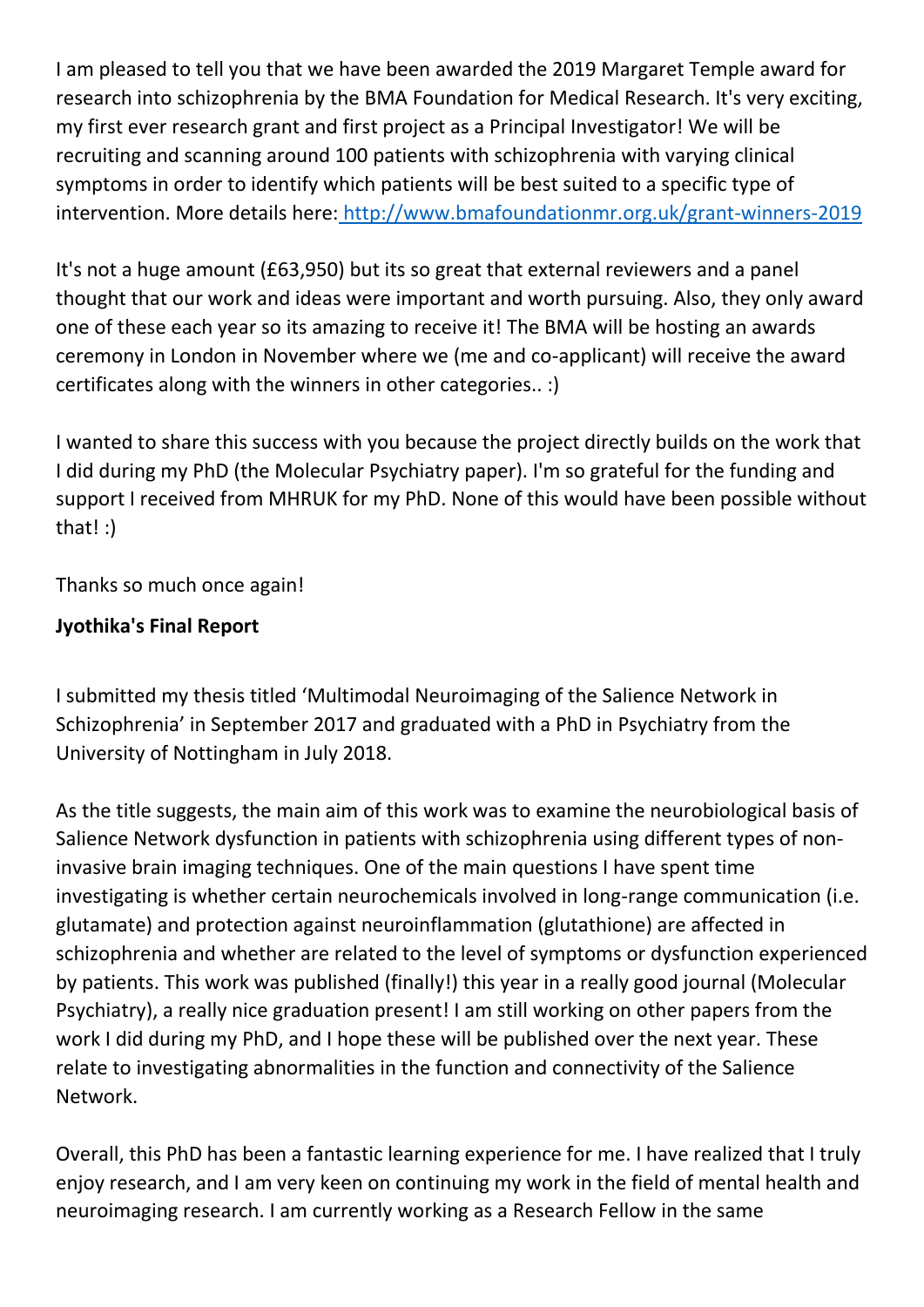department – Centre for Translational Neuroimaging, Division of Psychiatry, University of Nottingham. I am working on a few projects, some are directly related to the work I did during my PhD, but others relate to understanding the effects of cognitive and other types of interventions on the brain, which is quite exciting. This has given me the opportunity to develop more diverse sets of skills and work with different populations. We have recently applied for some funding to continue to do this type of research and I am going to start working on fellowship applications soon. Very much looking forward to the next stages of my research career!

#### **2017 Report**

This final year of my PhD has been very exciting. It is almost unbelievable that it has been 4 years since I started working on this project! This past year, I have mainly spent time finalising all my results and doing some last analyses in order to wrap up my main research chapters.

One of the main questions I have spent time investigating is whether certain neurochemicals involved in long-range communication (i.e. glutamate) and protection against neuroinflammation (glutathione) are affected in schizophrenia and whether these would be related to the level of symptoms or dysfunction experienced by patients at the time of scanning. Our results showed that levels of these neurochemicals (measured using a noninvasive imaging technique called MR spectroscopy) were altered in patients who were suffering from residual schizophrenia – a chronic phase in the development of the illness where patients continue to suffer from negative symptoms and sociooccupational dysfunction, although positive symptoms are no longer present. We also found an interesting association between glutathione and glutamate, showing that there is a mechanistic link between these two systems. This raises interesting questions about how these two systems interact with each other in healthy individuals and how they are affected in schizophrenia. We had submitted this manuscript last year for publication but after a couple of rejections, we are now revising it after review for a top tier journal – Molecular Psychiatry. This work is going to make up the first research chapter in my thesis. My second research chapter will look at the functioning of the salience network (a set of brain regions involved in deciding whether any stimulus or event is relevant or not) in schizophrenia. Our group has developed this novel and interesting task called the relevance modulation task to engage the salience network and in this chapter, I will present the results from this task in two modalities – Magnetoencephalography (MEG) and functional MRI (fMRI). We have some interesting results which tie in with previous theories of inefficient brain recruitment in schizophrenia. In my last research chapter, I will look how regions within the salience network interact with each other using causal connectivity analysis in fMRI and then relate these findings to abnormalities in glutamate and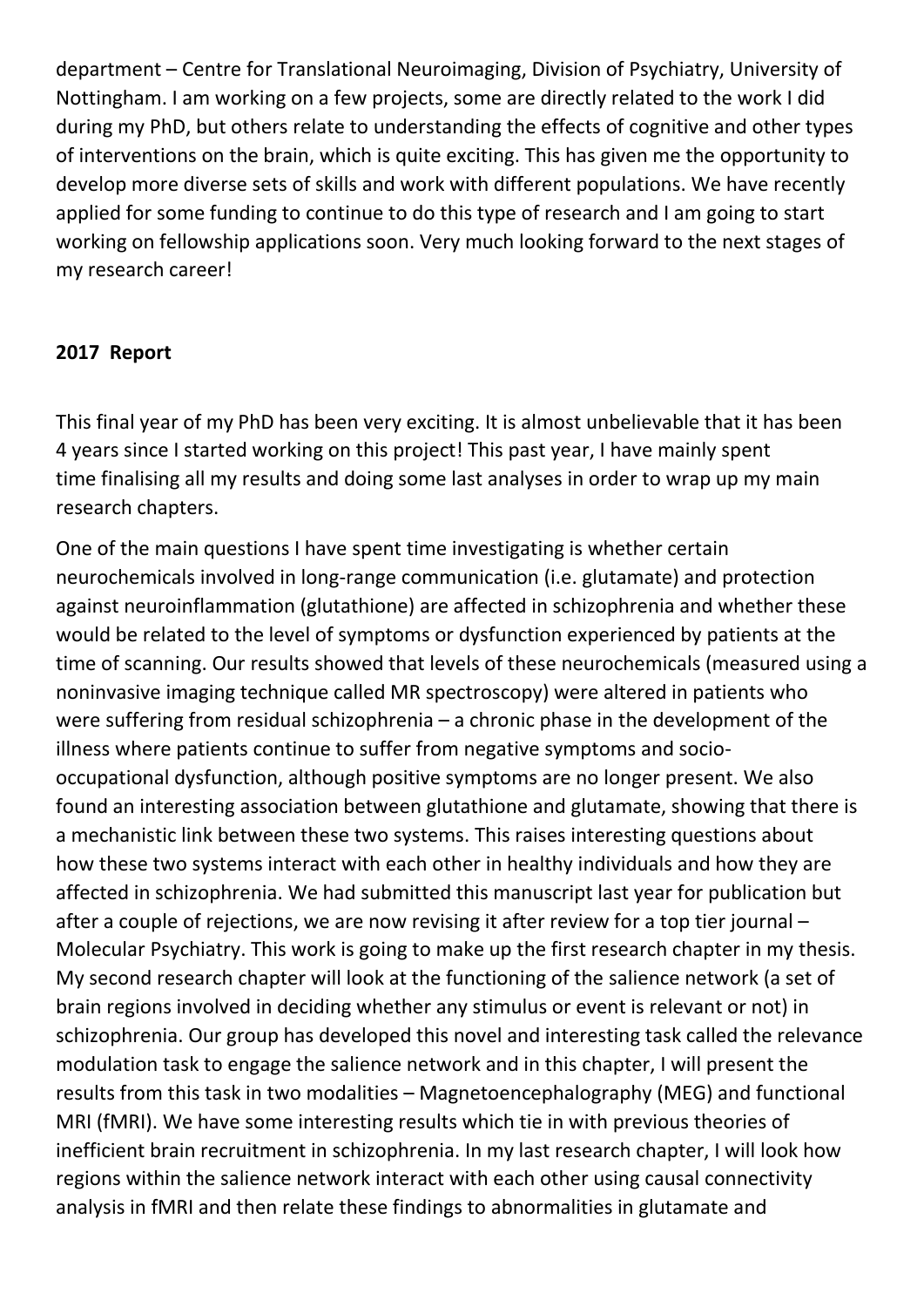glutathione (mentioned above), which I have reported in my first chapter. So, this chapter will tie all my three research chapters together.

My hope is to complete the first draft of the thesis over the next 6 to 8 weeks and I will be submitting it in September. I have worked on many more things over the past 4 years but for the thesis, I have decided to restrict myself to three main research chapters in which I aimed to answer three key research questions. I think the results make important contributions to brain imaging research in schizophrenia and I am very proud of the work that I have done. Apart from data analysis and thesis writing, I have not been involved in very much over the past year. However, I attended an International conference this year in April – the International Society for Magnetic Resonance in Medicine (ISMRM) which was held in Honolulu, Hawaii. It was a great learning experience and I came back with a lot of exciting ideas for future work.

Overall, this PhD has been a fantastic experience and I would really like to thank MHRUK for providing the funding that made all of this possible! There have been many ups and downs, which is as expected, but I am really glad that I decided to do this PhD and I think I picked the best place to do it. My supervisors have been very supportive and I couldn't have asked for better mentors. Over the past few years, I have developed a strong interest in continuing to work in the field of mental health research and I will be applying for external fellowships next year. In the coming years, I hope that I can play a role, even if it's only a small one, in improving our understanding of how the brain (and the mind) works in health and disease.

### **2016 Report**

My PhD project is a part of two larger research studies conducted by an inter-disciplinary team of researchers here at Nottingham. The first study is called Multimodal Imaging Study in Psychosis (MISP) and was designed to investigate differences in the structure and function of the brain between people with a diagnosis of schizophrenia or bipolar disorder who have also experienced a psychotic episode, and healthy volunteers.

In this study, one of the main questions we were interested in investigating was whether certain neurochemicals involved in long-range communication (i.e. glutamate) and protection against neuroinflammation (glutathione) are affected in schizophrenia and whether these would be related to the level of symptoms or dysfunction experienced by patients at the time of scanning. I have been working on this over the past year and we found that levels of these neurochemicals (measured using a non-invasive imaging technique called MR spectroscopy) were altered in patients who were suffering from residual schizophrenia – a chronic phase in the development of the illness where patients continue to suffer from negative symptoms and socio-occupational dysfunction, although positive symptoms are no longer present. We also found an interesting association between glutathione and glutamate, showing that there is a mechanistic link between these two systems. This raises interesting questions about how these two systems interact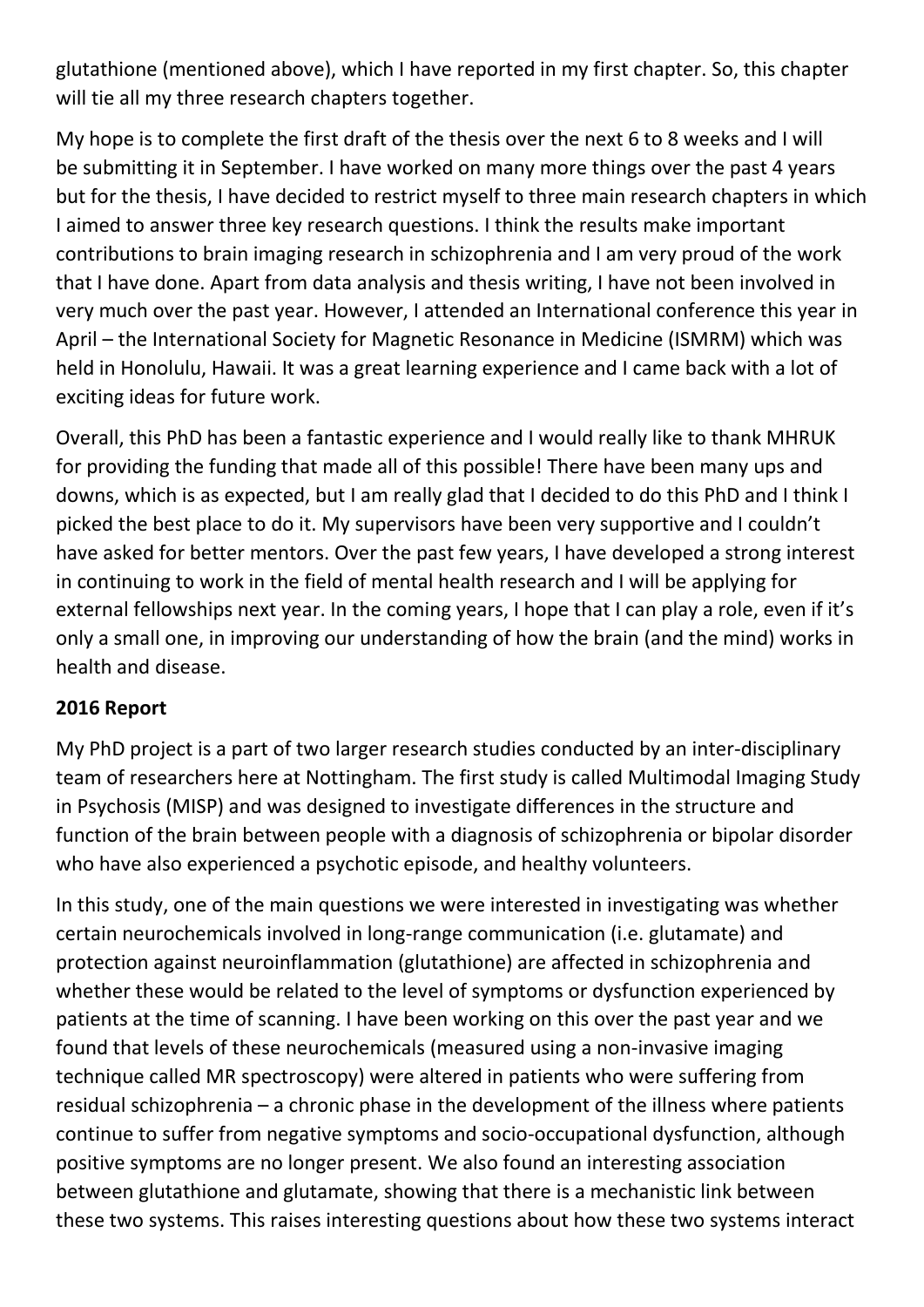with each other in healthy individuals and how they are affected in schizophrenia. I gave a talk about these results at the International Society of Magnetic Resonance in Medicine (ISMRM) annual conference held in Singapore this year in May and the audience was very interested in these findings. We have now submitted this manuscript for publication and are awaiting the results of the peer review process.

I have also been working on analysing other imaging data from the MISP study. For instance, I am using structural MRI images to analyse whether there are abnormalities in brain structure in schizophrenia and how these might relate to the neurochemical abnormalities that we have discovered in this sample. I have also been working on functional MRI data, looking at how important brain networks function in patients with schizophrenia compared to healthy controls. Preliminary results look interesting but these analyses need further processing in order to be able to fully understand the implications of findings resulting from this work. This is all very exciting as I think these results will tie in nicely with the findings we already have from the MR spectroscopy and will allow me to present a nice, coherent thesis.

Over the last year, we also completed data collection for another research study which aims to develop a protocol to assess the effects of treatment on abnormal brain networks in mental disorders. Healthy volunteers were tested on two days and we will compare patterns of brain activity during task performance and at rest, and neurochemicals in key brain network nodes, following the administration of galatamine with similar observations following administration of the matched placebo. I am working on analysing the data from this study as well now. Potential questions include: how does galantamine affect key brain networks during task and at rest? Does galantamine administration lead to a change in the concentration of neurochemicals?

I aim to spend the next few months finishing these analyses and hopefully getting another manuscript or two ready for submission. I will move into my thesis pending year in October and by the end of this year I will start focusing on wrapping up my thesis and getting it ready for submission. Busy but exciting times ahead!

### **2015 Report**

"My PhD project is a part of two larger research studies conducted by an inter-disciplinary team of researchers here at Nottingham. The first study is called Multi-modal Imaging Study in Psychosis (MISP) and was designed to investigate differences in the structure and function of the brain between people with a diagnosis of schizophrenia or bipolar disorder who have also experienced a psychotic episode and healthy volunteers. When I started my PhD in October 2013, the data for this study were already being collected. So I spent the first couple of months receiving training in the various aspects of data collection, such as how to operate the scanners, participant recruitment, doing clinical interviews etc. Most of the last year has been spent collecting data for this study and also doing some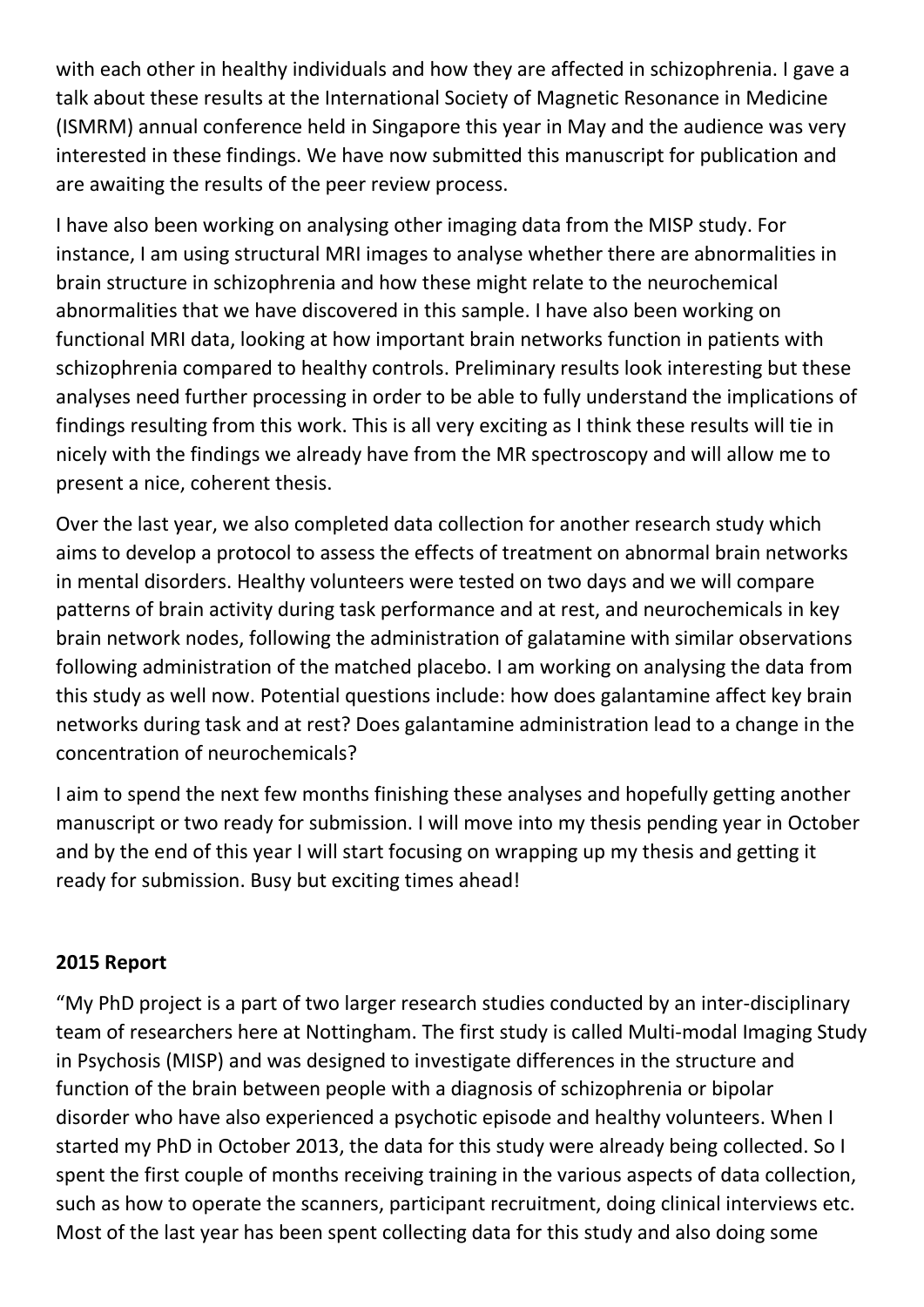preliminary analyses. Past research has shown that there are widespread abnormalities in the way various brain regions and networks interact with each other in people with schizophrenia. Yet, we do not know how these abnormalities are related to the symptoms or other factors associated with the illness. These are some of the research questions that I am going to address in my thesis. Which brain networks are abnormal in schizophrenia? How is this related to other brain features? How is this related to symptoms and the clinical picture? Do brain networks behave differently in people with schizophrenia and bipolar disorder? Some symptoms are often treatment-resistant and cause a significant level of dysfunction. Psychiatric medicines work by targeting neurochemicals in the brain, as abnormally high or low levels of these chemicals are thought to be one of the causes of the illness. In this study, we are also interested in investigating whether certain neurochemicals involved in long-range communication such as glutamate and GABA are affected in schizophrenia and bipolar disorder with psychosis and whether any such abnormalities could relate to or predict functioning of important brain networks. As this is a multi-modal imaging study, we are gathering data about the structure and function of the brain using different neuro-imaging techniques such as structural and functional Magnetic Resonance Imaging, Magnetoencephaography and Magnetic Resonance spectroscopy, each of which give us different types of information which we can look at independently and also in conjunction with the other methods. We have some exciting preliminary results from some of our analyses but we need to work on them further before they are presentable, but things look promising! Data collection for this study will end by 31 July 2015 and we will be looking to publish some results over the next year. We have also started collecting data for another research study which aims to develop a protocol to assess the effects of treatment on abnormal brain networks in mental disorders. For this study, we are using a single dose of the memory enhancing agent galantamine and matched placebo. Healthy volunteers will be tested on two days and we will compare patterns of brain activity during task performance and at rest, and neurochemicals in key brain network nodes, following the administration of galantamine with similar observations following administration of the matched placebo. Although the aim is to develop a protocol to assess effects of treatment in mental disorders, we need to understand how any given treatment affects the healthy brain first. We started data collection for this study in October 2014 and aim to finish recruitment in the next few months. Once this is done, I will spend some time analysing the data from this study. Potential research questions will include: how does galantamine affect key brain networks during tasks and at rest? Does galantamine administration lead to a change in the concentration of neurochemicals? This past year overall has involved a lot of learning, I have gained a much deeper understanding of analysis techniques that I already had some experience with and I have also had the chance to learn new methods and skills. I am looking forward to polishing and fine-tuning all the work we've done so far and publish some papers, which I hope will happen before it's time to write my piece for the next annual review. J"